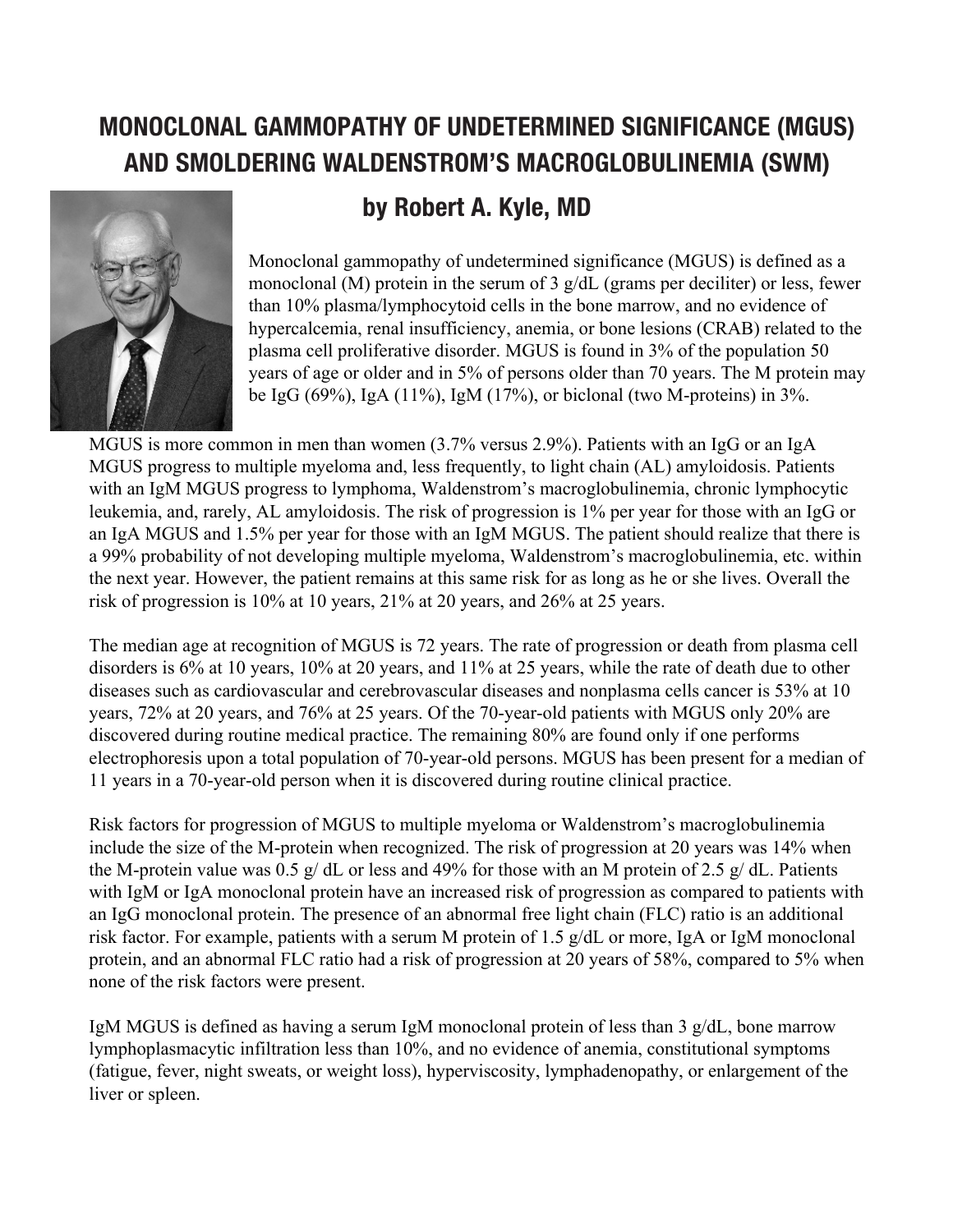IgM MGUS was diagnosed in 213 Mayo Clinic patients who were residents of the 11 counties of Southeastern Minnesota. During long-term follow-up, 29 (14%) of these 213 patients progressed to symptomatic disease: 17 to non-Hodgkin lymphoma, 6 to Waldenstrom's macroglobulinemia, 3 to chronic lymphocytic leukemia, and 3 to AL amyloidosis. The relative risks were 15-, 262-, 6-, and 16 fold, respectively, when compared to a normal population. The overall risk of progression was approximately 1.5% per year. The level of serum M protein and the serum albumin value at diagnosis were the only independent predictors of progression.

Smoldering Waldenstrom's macroglobulinemia (SWM) is characterized by an IgM monoclonal protein of 3 g/dL or more and bone marrow lymphoplasmacytic infiltration of 10% or more with no evidence of anemia, constitutional symptoms, hyperviscosity, lymphadenopathy, or enlargement of the liver or spleen. Thus, MGUS and SWM are separated only by the size of the M protein and the degree of lymphoplasmacytic inf iltration of the bone marrow. Both entities are asymptomatic. In a study from Italy, 35(15%) of 217 patients with IgM MGUS and 45 (22%) of 201 patients with indolent (smoldering) Waldenstrom's macroglobulinemia progressed to symptomatic Waldenstrom's macroglobulinemia. The variables related to progression were the size of the initial M-protein value, hemoglobin level, and gender in both groups.

### **A few questions for the doctor:**

*Is there a benefit to the patient and his doctor in identifying MGUS from the standpoint of monitoring and treatment?*

It is debatable whether the discovery of MGUS of the IgM type is of great value. Since MGUS is asymptomatic, it is discovered by chance. Treatment is not warranted unless the patient develops symptomatic disease.

#### *What are the key differences between MGUS and Smoldering WM patients?*

A MGUS patient is distinguished from a smoldering WM patient by the size of the M protein and the degree of bone marrow infiltration. A smoldering WM patient converts to WM upon the development of anemia, constitutional symptoms, hyperviscosity, lymphadenopathy, or hepatosplenomegaly.

*Once a patient is treated is the descriptor of Watch and Wait replaced by remission and relapse? Would that patient descriptor of remission and relapse also apply to one who has had only plasmapheresis?*

Following treatment, I think that "watch and wait" should be replaced by response (rather than remission) and relapse (evidence of progression of disease). Plasmapheresis is used only in patients with hyperviscosity. This lowers the IgM value and relieves the symptoms of hyperviscosity. I would not consider this to represent a response. I think that virtually every patient who has symptomatic hyperviscosity syndrome would also have other features of WM requiring therapy.

*What percentage of MGUS patients transform to WM versus MM?*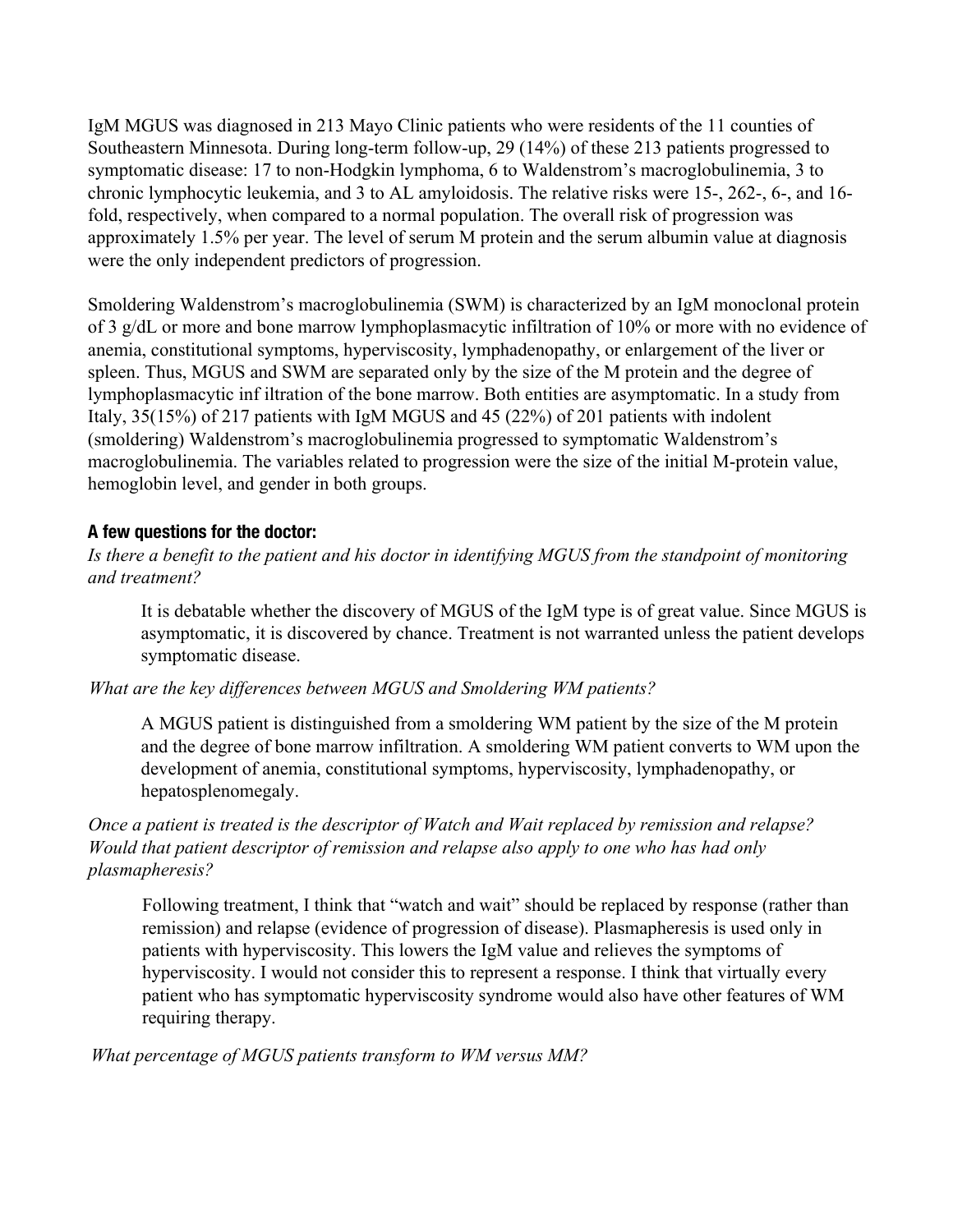In our series of 1384 MGUS patients, 115 (8 %) progressed to multiple myeloma, Waldenstrom's macroglobulinemia, or a related plasma cell disorder. Seventy-five of the 115 progressed to multiple myeloma, 19 to lymphoma, 10 to primary amyloidosis, 7 to Waldenstrom's macroglobulinemia, 3 to chronic lymphocytic leukemia, and 1 to plasmacytoma.

*Is it more likely that a MGUS patient with an IgM paraprotein will become a WM patient? Will a MGUS patient with IgG paraprotein more likely become a MM patient?*

Almost all IgM MGUS patients who progress will develop non-Hodgkin lymphoma (17 of 213), WM (6 of 213), chronic lymphocytic leukemia (3 of 213), or AL amyloidosis (3 of 213). A MGUS patient with IgG paraprotein may develop multiple myeloma or AL amyloidosis.

### **References**

- 1. Kyle RA, Therneau TM, Rajkumar SV, Larson DR, Plevak MF, Offord JR, et al. Prevalence of monoclonal gammopathy of undetermined significance. N Engl J Med 2006;354(13):1362-9.
- 2. Rajkumar SV, Kyle RA, Therneau TM, Melton LJ, III, Bradwell AR, Clark RJ, et al. Serum free light chain ratio is an independent risk factor for progression in monoclonal gammopathy of undetermined significance. Blood 2005;106(3):812-817.
- 3. Kyle RA, Therneau TM, Rajkumar SV, Remstein ED, Offord JR, Larson DR, et al. Long-term follow-up of IgM monoclonal gammopathy of undetermined significance. Blood 2003;102(10):3759-64.
- 4. Baldini L, Goldaniga M, Guffanti A, Broglia C, Cortelazzo S, Rossi A, et al. Immunoglobulin M monoclonal gammopathies of undetermined significance and indolent Waldenstrom's macroglobulinemia recognize the same determinants of evolution into symptomatic lymphoid disorders: proposal for a common prognostic scoring system. J Clin Oncol 2005;23(21):4662-8.

This article was published in the IWMF *Torch*, ([Spring](http://iwmf.com/sites/default/files/docs/Torch2008-2.pdf) 2008) pages 1, 18-19.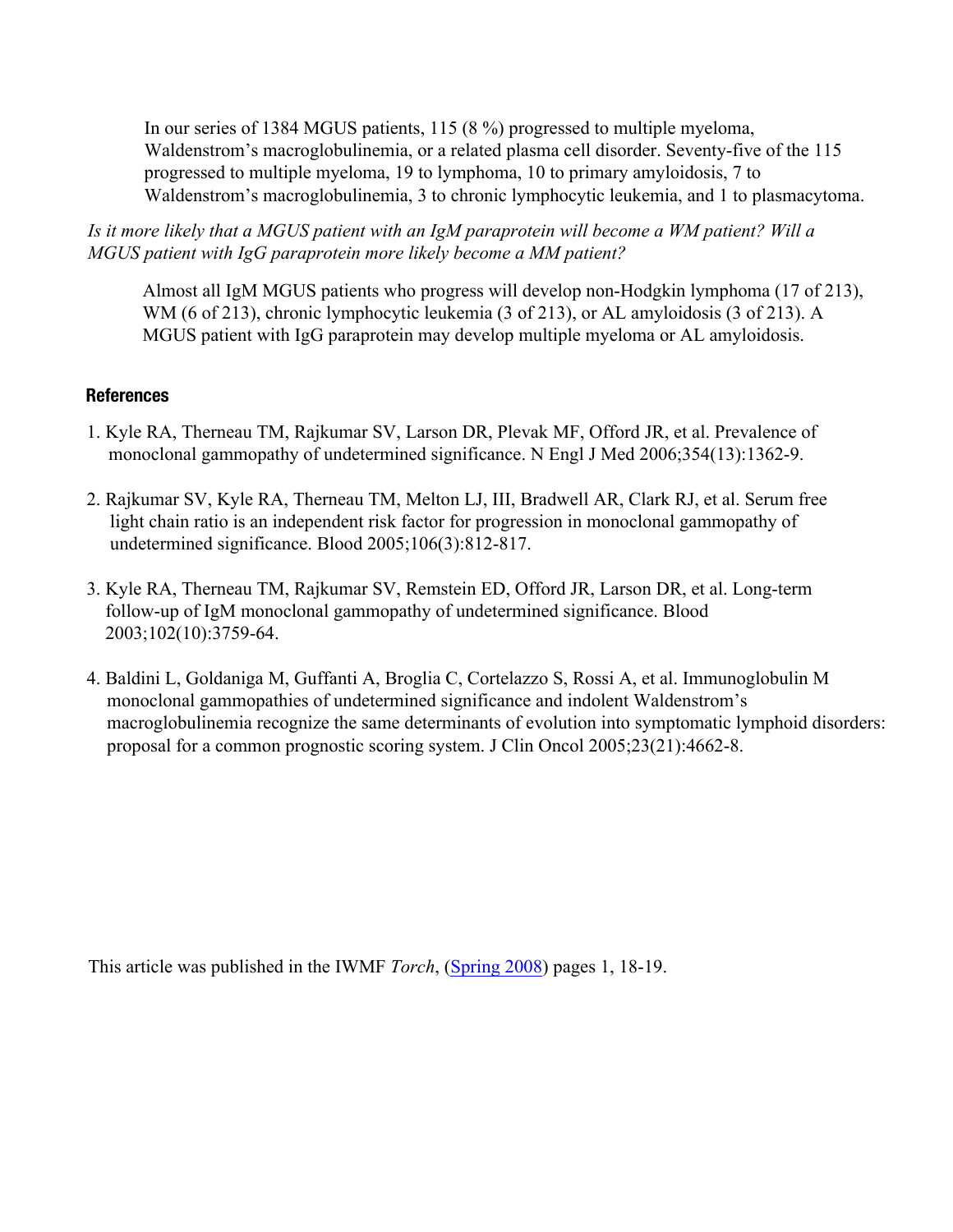## **Career Highlights: Robert A. Kyle**

With the Spring issue of 2008, the *Torch* begun a new series, Doctor on Call, in which a leading WM specialist discusses a specific aspect of WM in an article written for the IWMF membership. The *Torch* is proud to have introduced this series with an article by Dr. Robert A. Kyle, clinician and researcher, who has been "on call" for Waldenstrom's patients throughout a distinguished career that extends from the era of Dr. Jan Waldenström to the present.

Dr. Kyle earned his medical degree from Northwestern University Medical School following his graduation from the North Dakota State School of Forestry and the University of North Dakota, Grand Forks. He did his residency training in internal medicine at Mayo Clinic—a first affiliation with the institution where he would earn his exemplary reputation as both clinical physician and medical researcher. Following his residency at Mayo Clinic, Dr. Kyle completed a fellowship at Tufts University under the mentorship of William Dameshek, M.D., and a postdoctoral research fellowship from the National Cancer Institute. He then joined Mayo Clinic in 1961. At Mayo Dr. Kyle served as the William H. Donner Professor of Medicine and Laboratory Medicine and as Section Head and Chairman of the Division of Hematology. At present he is Professor of Medicine, Laboratory Medicine, and Pathology at Mayo Clinic College of Medicine.

In 1963 Dr. Kyle performed the first bone marrow transplant at Mayo Clinic. In the course of his career he coined the terms "Monoclonal Gammopathy of Undetermined Significance" and "Smoldering Multiple Myeloma", as well as "Idiopathic Bence Jones Proteinuria." He is recognized for landmark contributions in the epidemiology of monoclonal gammopathy of undetermined significance. At the Mayo Clinic College of Medicine, moreover, his reputation is that of a tireless educator, having helped train over 200 practicing hematologists. He was also named Teacher of the Year in Internal Medicine. Judging from the warm blend of wit and wisdom he exhibits at the Ask the Doctor sessions of the IWMF Educational Forums, Dr. Kyle must have been a perennial favorite with the students at the College of Medicine.

Dr. Kyle's research has been published extensively, including more than 750 peer-reviewed articles, and he has made a number of important contributions to the medical literature. He has been co-editor of four editions of Neoplastic Diseases of the Blood and co-editor of three editions of Myeloma Biology and Management.

Outside of the laboratory and the classroom, Dr. Kyle has served his profession with distinction. For twelve years he was Chairman of the Myeloma Committee of the Eastern Cooperative Oncology Group. He hosted the IVth International Workshop on Multiple Myeloma and the VIIIth International Symposium on Amyloidosis, both in Rochester, MN. He served as Secretary-General of the International Society of Hematology. Currently he is on the Board of Directors and is Chairman of the Scientific Advisory Board of the International Myeloma Foundation. He is also Chairman of the Scientific Advisory Committee of the International Waldenström's Macroglobulinemia Foundation and President of the International Society of Amyloidosis. National and international acknowledgement of his professional status is seen in the designations of Master, American College of Physicians, and honorary membership in the Royal Society of Pathologists, London.